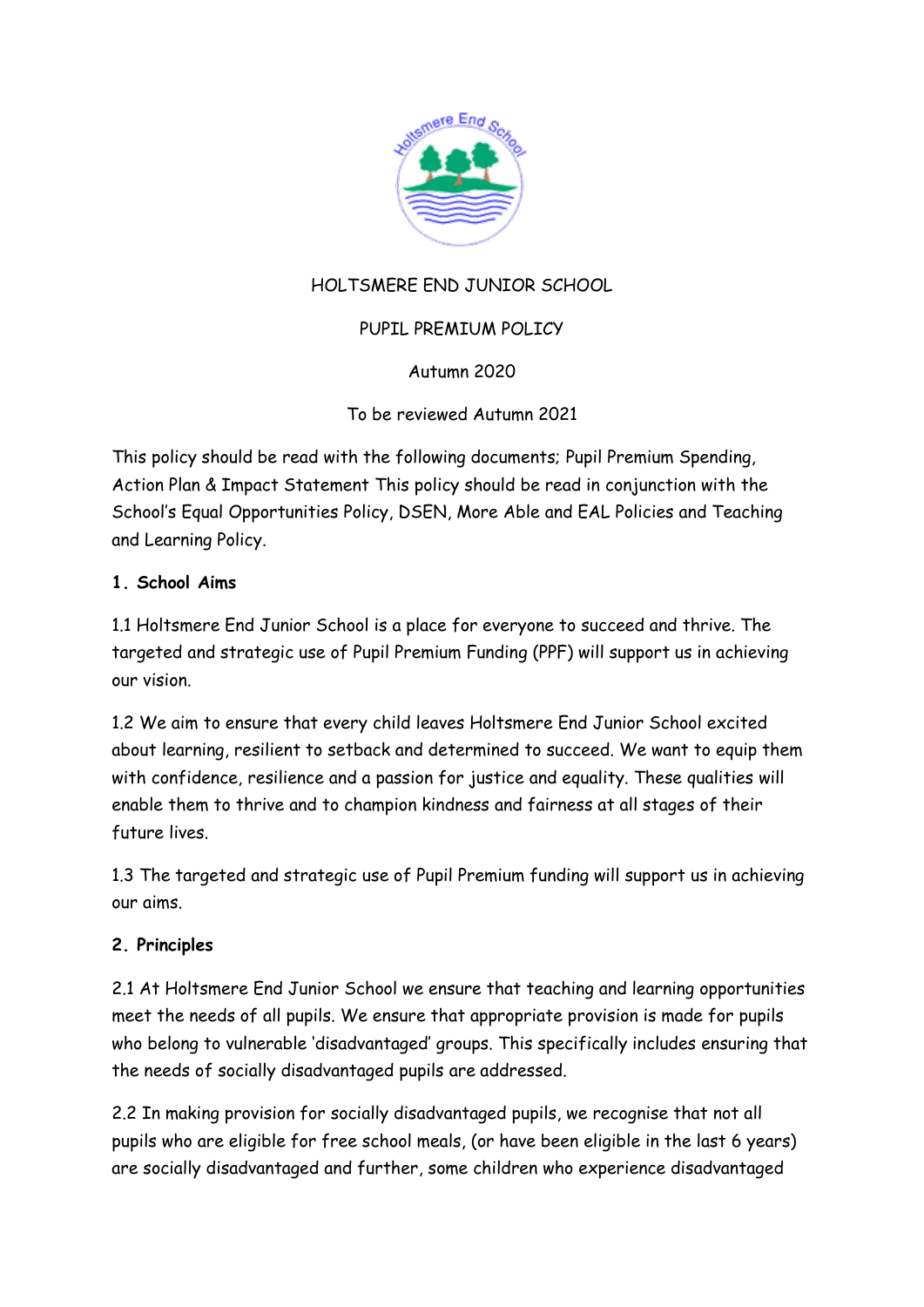backgrounds are not eligible for free school meals and thereby do not attract Pupil Premium Funding. We will ensure all pupils who have additional needs receive the highest quality of personalised provision which helps them to thrive regardless of their status as disadvantaged or non-disadvantaged.

2.3 We also recognise that not all pupils who are socially disadvantaged are registered or qualify for free school meals. We therefore allocate Pupil Premium funding to support any pupil or groups of pupils that the school has legitimately identified as being socially disadvantaged.

2.4 Pupil Premium Funding will be allocated following annual needs analysis and half termly pupil progress meetings which will identify priority pupils and groups.

#### **3. Provision**

3.1 The range of provision the Governors and Senior Leaders may consider making for this group could include:

\* Reducing class sizes where appropriate, thus improving opportunities for effective assessment for learning and accelerating progress.

\* Providing small group work with an experienced teacher focused on overcoming gaps in learning.

 $*$  1-1 support.

\* Offer additional parent workshops and home learning opportunities to support parents to help their children's learning outside school.

\* Delivering intervention programmes to target newly arrived children and/or those who do not speak English as their first or main language.

\* Targeting more able children and those on the Gifted and Talented register to ensure they reach their full potential.

\* Providing small group work with an experienced teacher assistant focussed on overcoming gaps in learning

\* Additional support for assessments, training and advice from specialists such as speech therapists, educational psychologists etc.

\* Access to therapeutic interventions and advice

\* Paying or part subsidising activities that broaden the knowledge of the curriculum or participation in school activities